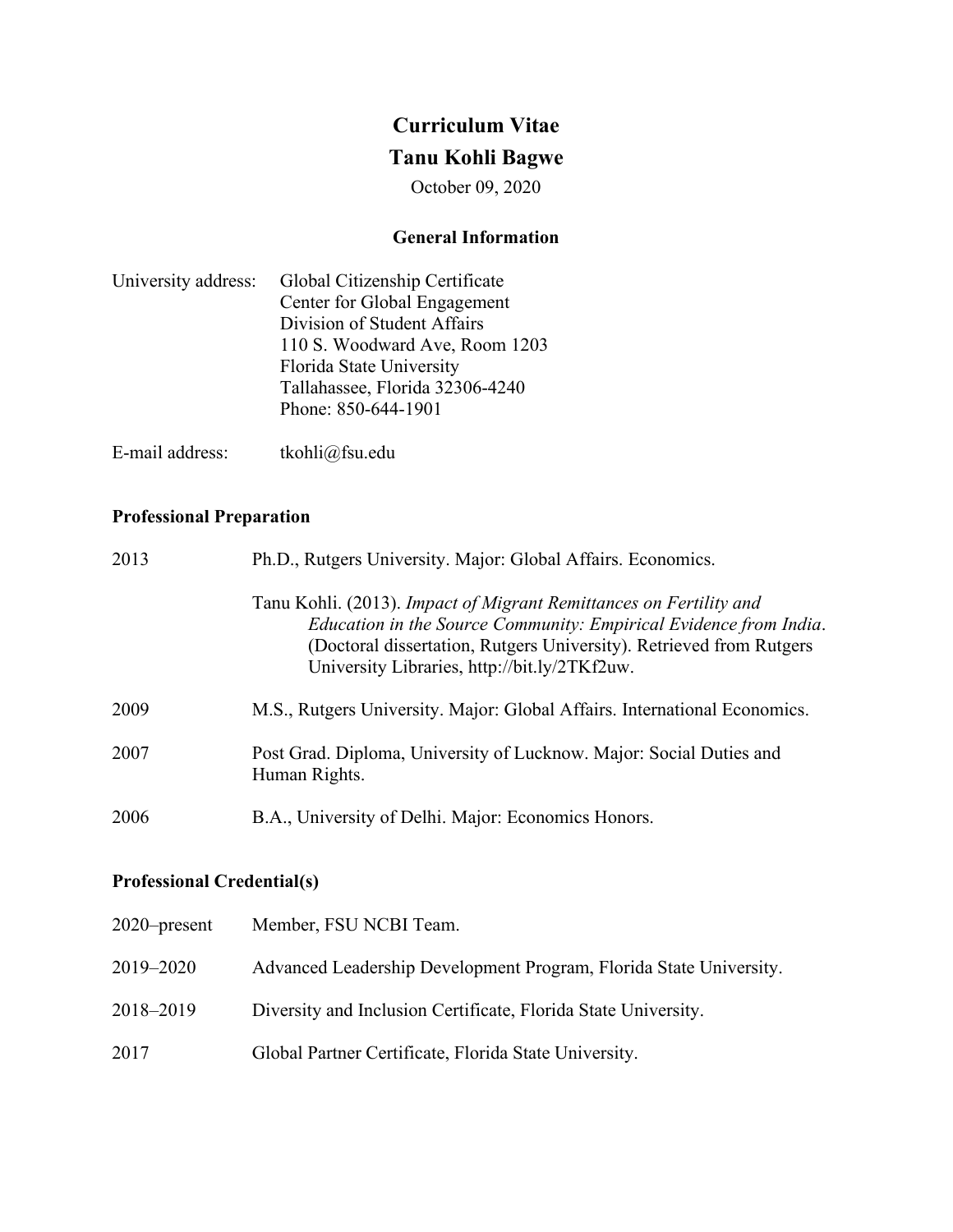2017 Allies and Safe Zones 201, Florida State University.

## **Professional Experience**

| $2017$ -present | Coordinator, Engage Your World Intercultural Dialogue Series, Center for<br>Global Engagement, Florida State University. |
|-----------------|--------------------------------------------------------------------------------------------------------------------------|
| $2017$ -present | Teaching Faculty I, Center for Global Engagement, Florida State University.                                              |
| 2016–2017       | Senior Lecturer, LAS Global Studies, University of Illinois at<br>Urbana-Champaign.                                      |
| 2013-2017       | Academic Advisor, LAS Global Studies, University of Illinois at<br>Urbana-Champaign.                                     |
| $2013 - 2016$   | Lecturer, LAS Global Studies, University of Illinois at Urbana-Champaign.                                                |
| $2010 - 2013$   | Instructor, Department of Economics, Rutgers University-Newark.                                                          |

## **Language Proficiency**

English - native in speaking, reading, and writing. Hindi - native in speaking, reading, and writing.

## **Honors, Awards, and Prizes**

Division of Student Affairs' Student Mentor Award, Florida State University (2020). University Undergraduate Teaching Award, Florida State University (2020). (\$2,000). President's Diversity and Inclusion Mini-Grant, Florida State University (2019). (\$1,000). Thank-a-Professor Program Appreciation, Center for Advancement of Teaching, Florida State University (2018). President's Diversity and Inclusion Mini-Grant, Florida State University (2018). (\$1,000). Thank-a-Professor Program Appreciation, Center for Advancement of Teaching, Florida State University (2017). Teaching Advancement Board's Faculty Retreat Grant, University of Illinois at Urbana-Champaign (2017). (\$4,000). Teaching Advancement Travel Grant, University of Illinois at Urbana-Champaign (2015). Dissertation Fellow, Division of Global Affairs, Graduate School, Rutgers University - Newark (2012). Late Rai Sahib M.P. Srivastava Gold Medal, University of Lucknow (2007).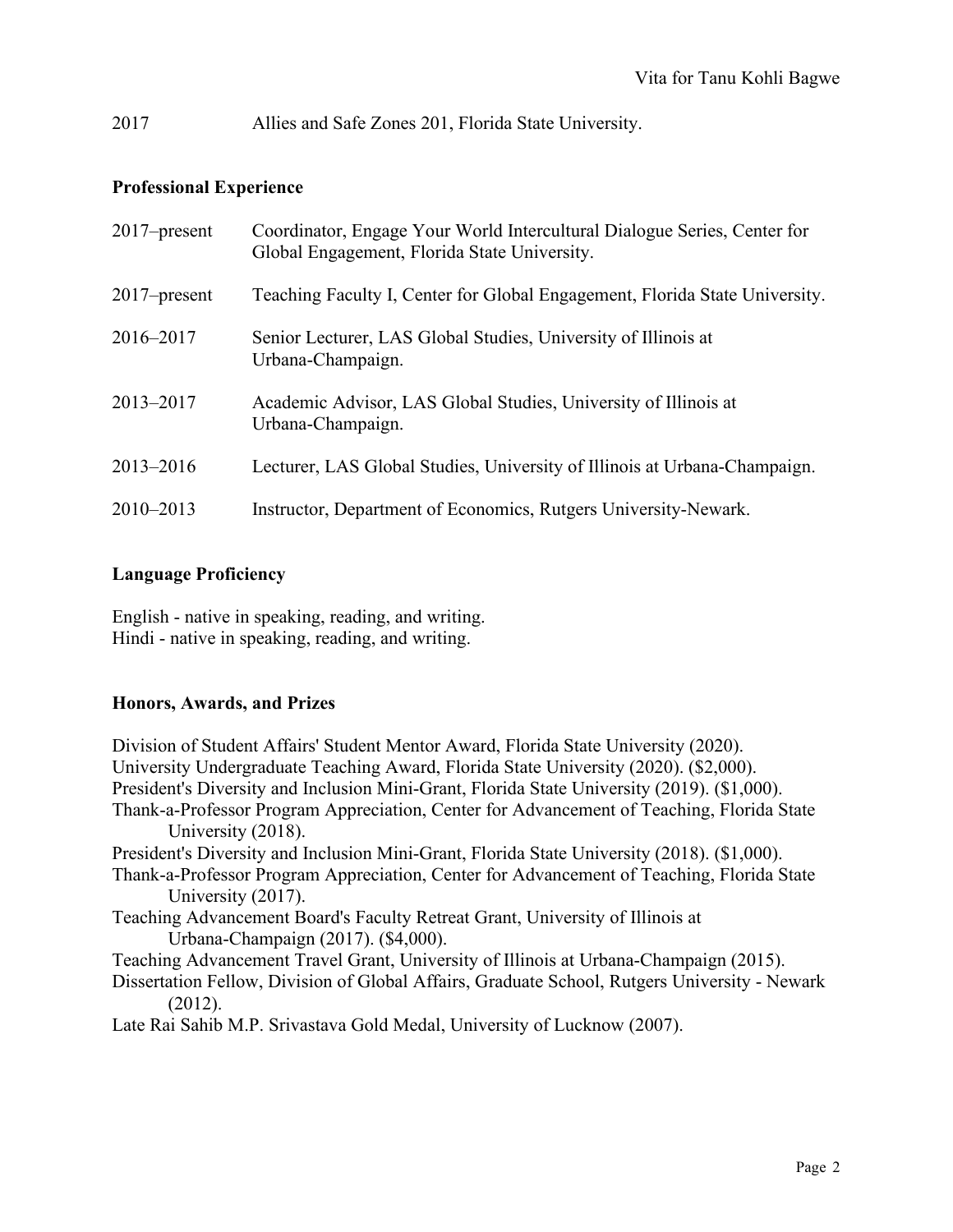#### **Current Membership in Professional Organizations**

American Association of Colleges and Universities National Center for Faculty Development and Diversity

#### **Teaching**

Global Studies educator with 8+ years of full-time experience in interdisciplinary teaching and programming at R-1 higher education institutions.

» Received recognitions for teaching interdisciplinary courses and grants for conducting dialogues and trainings on intercultural competence, working with international students & faculty, and diversity and inclusion. 4+ years of managing the practical aspects of an interdisciplinary academic program at an R-1 institution.

» Keeping a fresh perspective on curriculum and coursework design to align with institution-prescribed learning goals while also instilling marketable skills in students.

» Bringing institutions at the cutting edge of global and cultural competence by identifying training and learning gaps in existing resources and creating solutions in a cost-effective manner.

» Strategizing and implementing simulation and case-based learning strategies for active, engaged learning in classrooms and workshops.

» Creating & moderating workshops and training on intercultural competence and diversity & inclusion.

» Teaching interdisciplinary research methods to undergraduate students.

## **Courses Taught**

Thinking Beyond Ourselves: Global Perspectives (IDS2431) Developing Global Citizens: Global Issues in Theory and Practice (INS2912) Introduction to Interdisciplinary Studies (IDS2930) Thinking Beyond Ourselves: Global Perspectives (IFS2070) Developing Global Citizens: Global Issues in Theory and Practice (IFS3125)

#### **New Course Development**

Developing Global Citizens: Global Issues in Theory and Practice (2018)

#### **Bachelor's Committee Member**

Emanuel, N., graduate. (2020). *Do you even "like" me? How the popularity of pro/anti-immigration tweets impact attitudes towards immigration*.

Mato, S., graduate. (2020). *Splintering off: Catalonia's search for sovereignty*.

Rodriguez, Z., student. *Investigating Cryptic Coloration and Color Change in Peucetia Viridans*.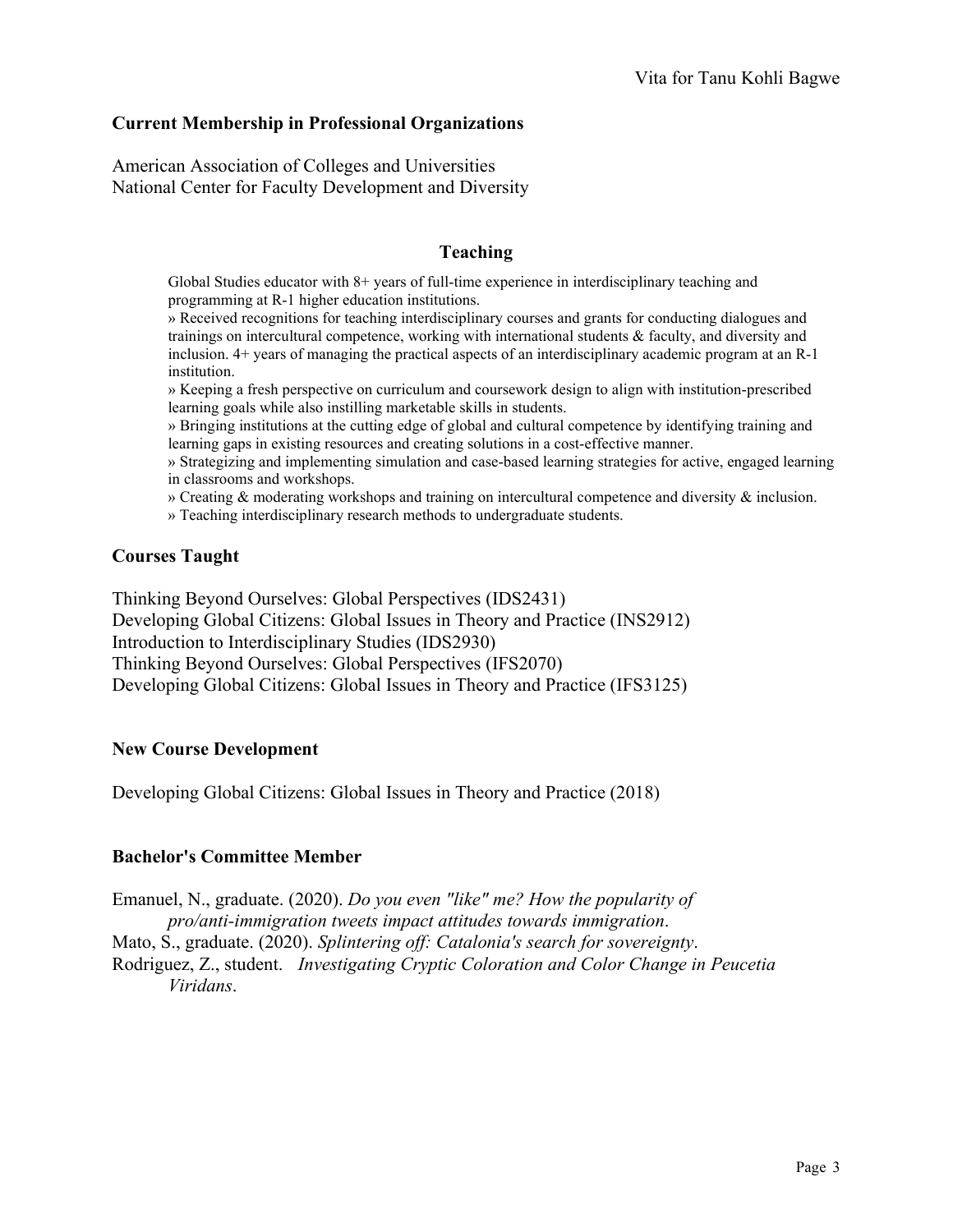## **Supervision of Student Research Not Related to Thesis or Dissertation**

- Ball, I. (Aug–Dec 2019).
- Baptista, V. (Aug–Dec 2019).
- Bertrand, B. (Aug–Dec 2019).
- Beyar, E. (Aug–Dec 2019).
- Brennan, B. (Aug–Dec 2019).
- Camara, A. (Aug–Dec 2019).
- Catone, K. (Aug–Dec 2019).
- Crawford, J. (Aug–Dec 2019).
- Davis, A. (Aug–Dec 2019).
- Duhaney, R. (Aug–Dec 2019).
- Exposito, G. (Aug–Dec 2019).
- Gardner, C. (Aug–Dec 2019).
- Good, A. (Aug–Dec 2019).
- Henderson, L. (Aug–Dec 2019).
- Jahn, T. (Aug–Dec 2019).
- Jolicoeur, S. (Aug–Dec 2019).
- Kelly, J. (Aug–Dec 2019).
- Liu, V. (Aug–Dec 2019).
- Markovich, A. (Aug–Dec 2019).
- Martinez, M. (Aug–Dec 2019).
- Mato, S. (Aug–Dec 2019).
- Motyl, S. (Aug–Dec 2019).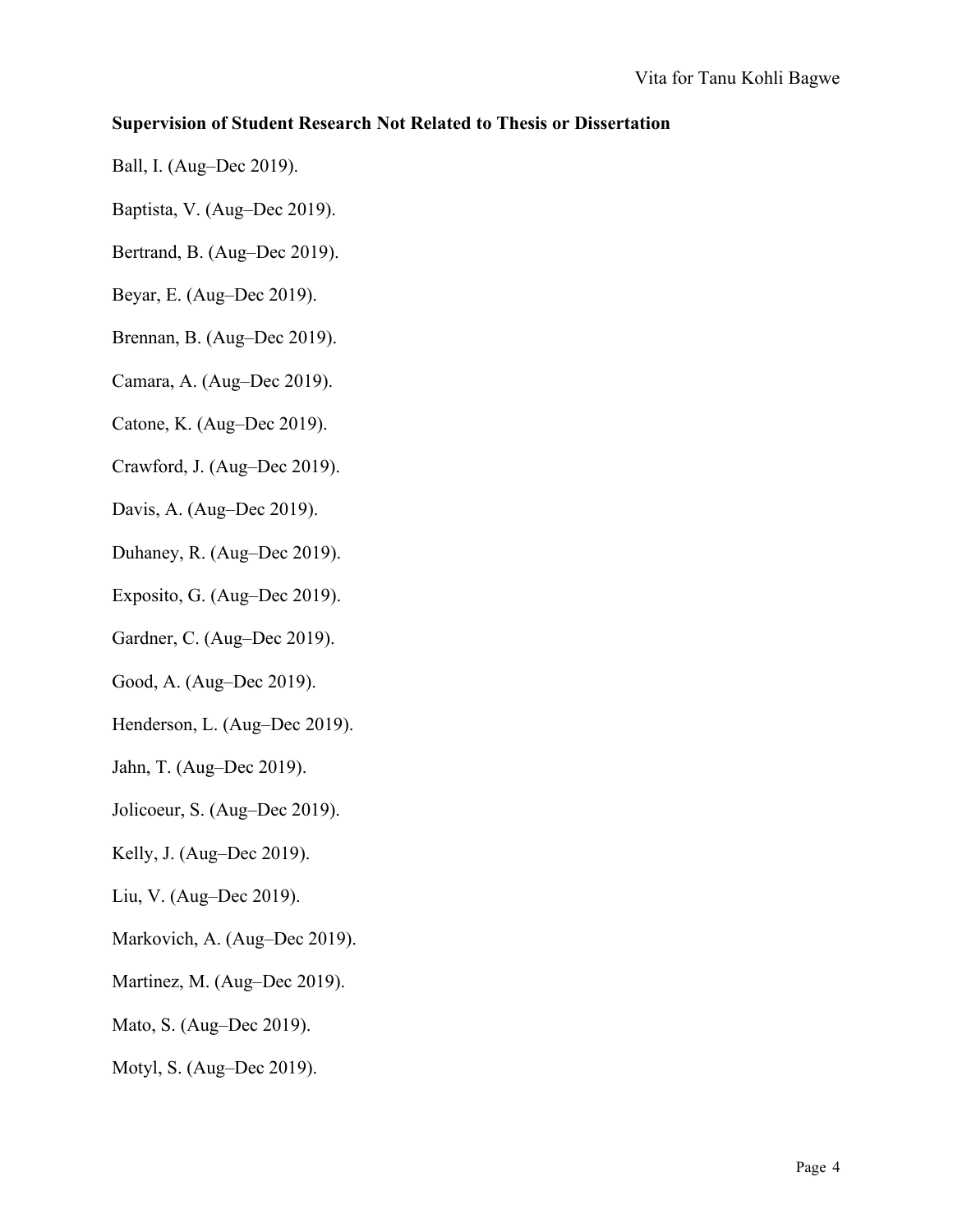- Payne, M. (Aug–Dec 2019).
- Pellicer, M. (Aug–Dec 2019).
- Perez, C. (Aug–Dec 2019).
- Rebak, G. (Aug–Dec 2019).
- Rechel, K. (Aug–Dec 2019).
- Rios, J. (Aug–Dec 2019).
- Roberts, J. (Aug–Dec 2019).
- Sandoval, A. (Aug–Dec 2019).
- Vernon, E. (Aug–Dec 2019).
- Woodall, A. (Aug–Dec 2019).
- Yap, R. (Aug–Dec 2019).
- Amalbert, K. (Jan–May 2019).
- Bryant, K. (Jan–May 2019).
- Cameron, S. (Jan–May 2019).
- Carrillo, S. (Jan–May 2019).
- De La Cruz, Natasha (Jan–May 2019).
- Falzoi, A. (Jan–May 2019).
- Flores, M. (Jan–May 2019).
- Gandolfo, N. (Jan–May 2019).
- Garcia, L. (Jan–May 2019).
- Hadley, M. (Jan–May 2019).
- Monahan, K. (Jan–May 2019).
- Mondello, A. (Jan–May 2019).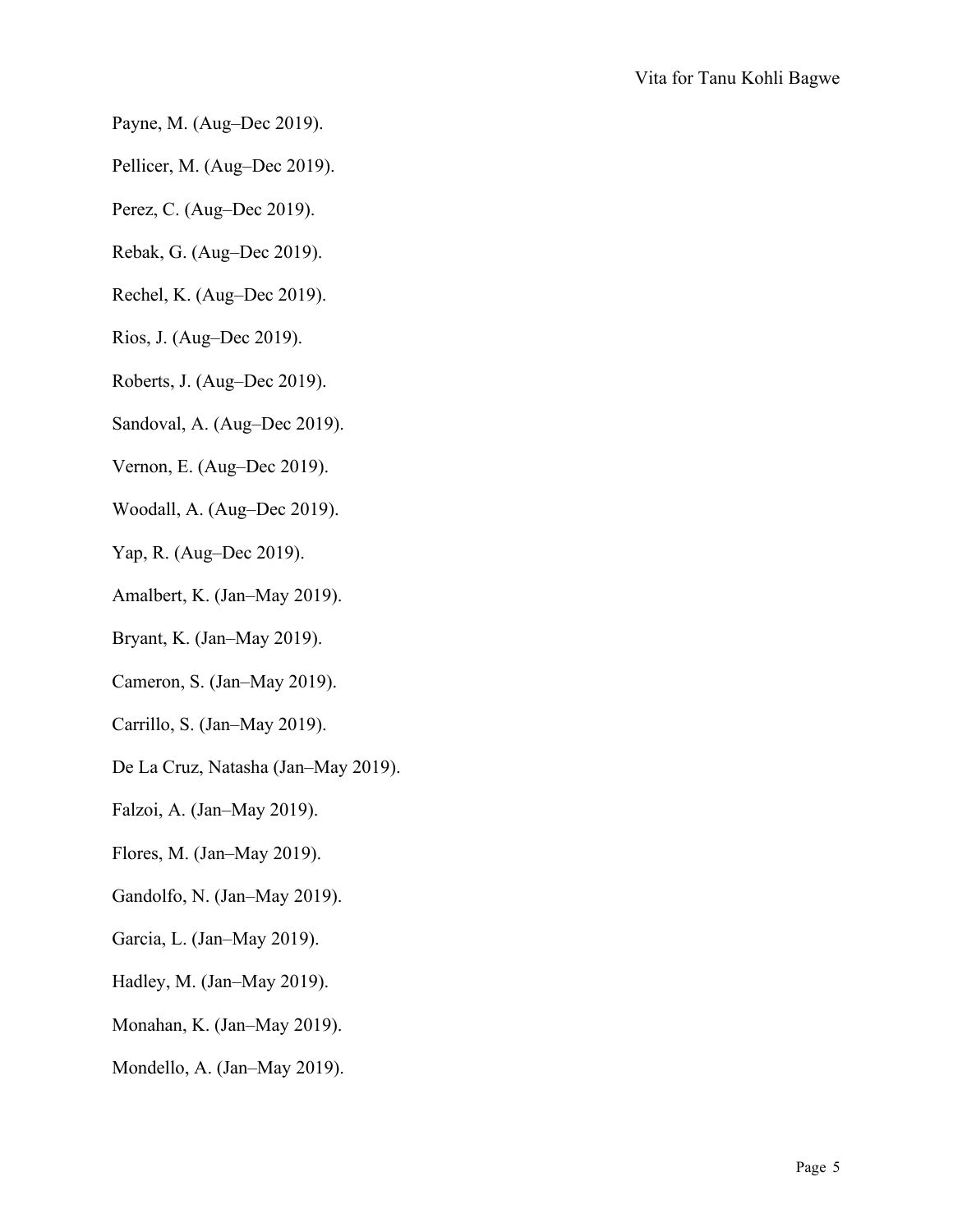- Muhammad, A. (Jan–May 2019).
- Neiman, M. (Jan–May 2019).
- Nievinski, B. (Jan–May 2019).
- Reyes, L. (Jan–May 2019).
- Rivera Stahlschmidt, A. (Jan–May 2019).
- Adkins, C. (Aug–Dec 2018).
- Alessandrini, S. (Aug–Dec 2018).
- Alvarado, A. (Aug–Dec 2018).
- Amaral, T. (Aug–Dec 2018).
- Bazley, C. (Aug–Dec 2018).
- Corlett, A. (Aug–Dec 2018).
- Dupuis, C. (Aug–Dec 2018).
- Frith, A. (Aug–Dec 2018).
- Gutierrez, C. (Aug–Dec 2018).
- Houde, S. (Aug–Dec 2018).
- Inzana, V. (Aug–Dec 2018).
- Jones, E. (Aug–Dec 2018).
- Kapper, A. (Aug–Dec 2018).
- Muir, P. (Aug–Dec 2018).
- Paneque, C. (Aug–Dec 2018).
- Robledo, C. (Aug–Dec 2018).
- Tedder, E. (Aug–Dec 2018).
- Williams, A. (Aug–Dec 2018).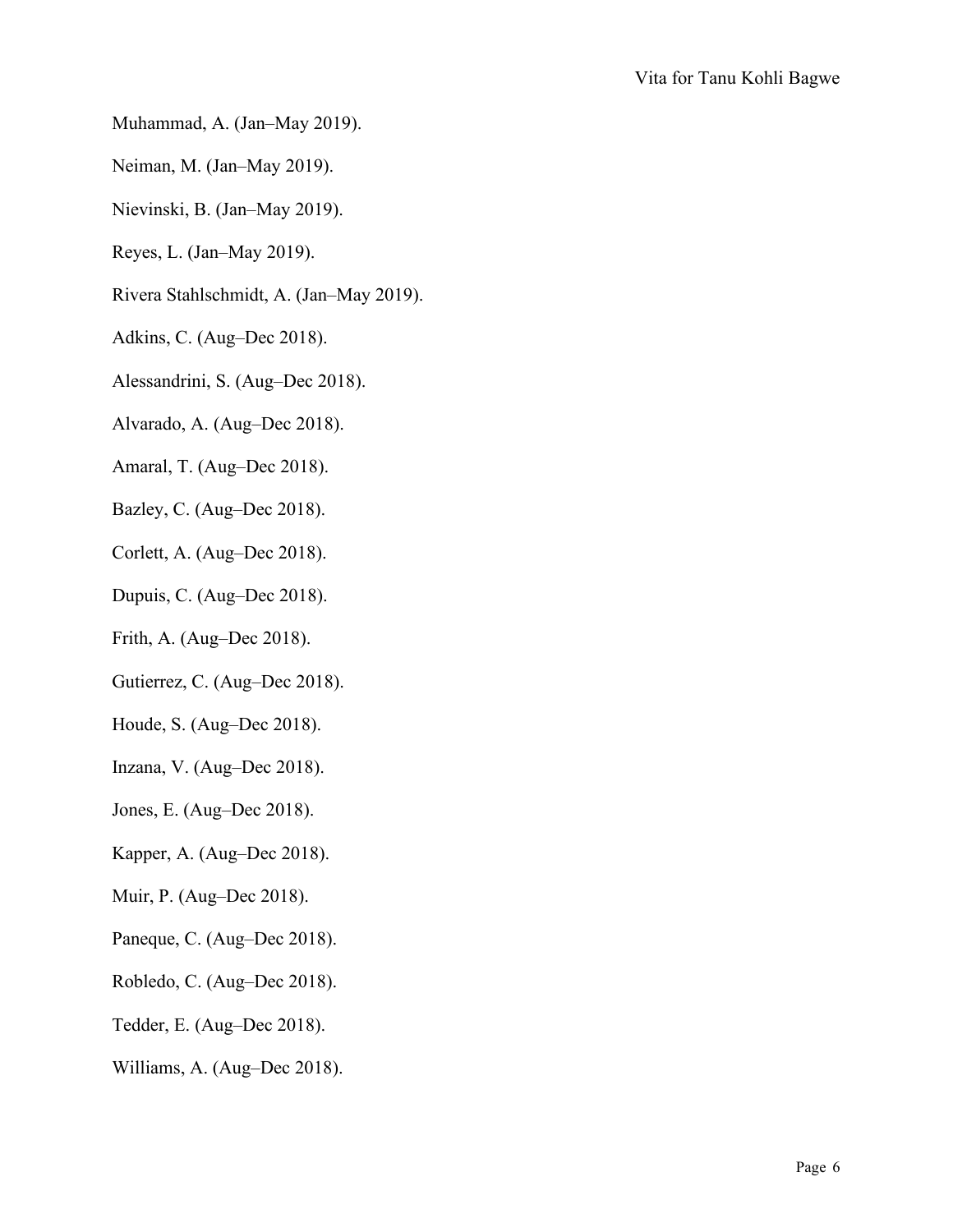- Wright, C. (Aug–Dec 2018).
- Bennese, C. (Jan–May 2018).
- Berger, P. (Jan–May 2018).
- Curtin, D. (Jan–May 2018).
- Forkell, H. (Jan–May 2018).
- Gillingham, C. (Jan–May 2018).
- Martinez, D. (Jan–May 2018).
- Montague, T. (Jan–May 2018).
- Norton, C. (Jan–May 2018).
- Ortiz, W. (Jan–May 2018).
- Pentrack, L. (Jan–May 2018).
- Riecss, R. (Jan–May 2018).
- Strazzulla, V. (Jan–May 2018).
- Terezakis, A. (Jan–May 2018).
- Carmichael, M. (Aug–Dec 2017).
- Costner, M. (Aug–Dec 2017).
- Modrow, N. (Aug–Dec 2017).
- Rodriquez Berrios, E. (Aug–Dec 2017).
- Westergom, B. (Aug–Dec 2017).

#### **Teaching Experience, University of Illinois at Urbana-Champaign**

Kohli Bagwe, T. (2016–2017). *Senior Lecturer, LAS Global Studies*.

Kohli Bagwe, T. (2013–2016). *Lecturer, LAS Global Studies*.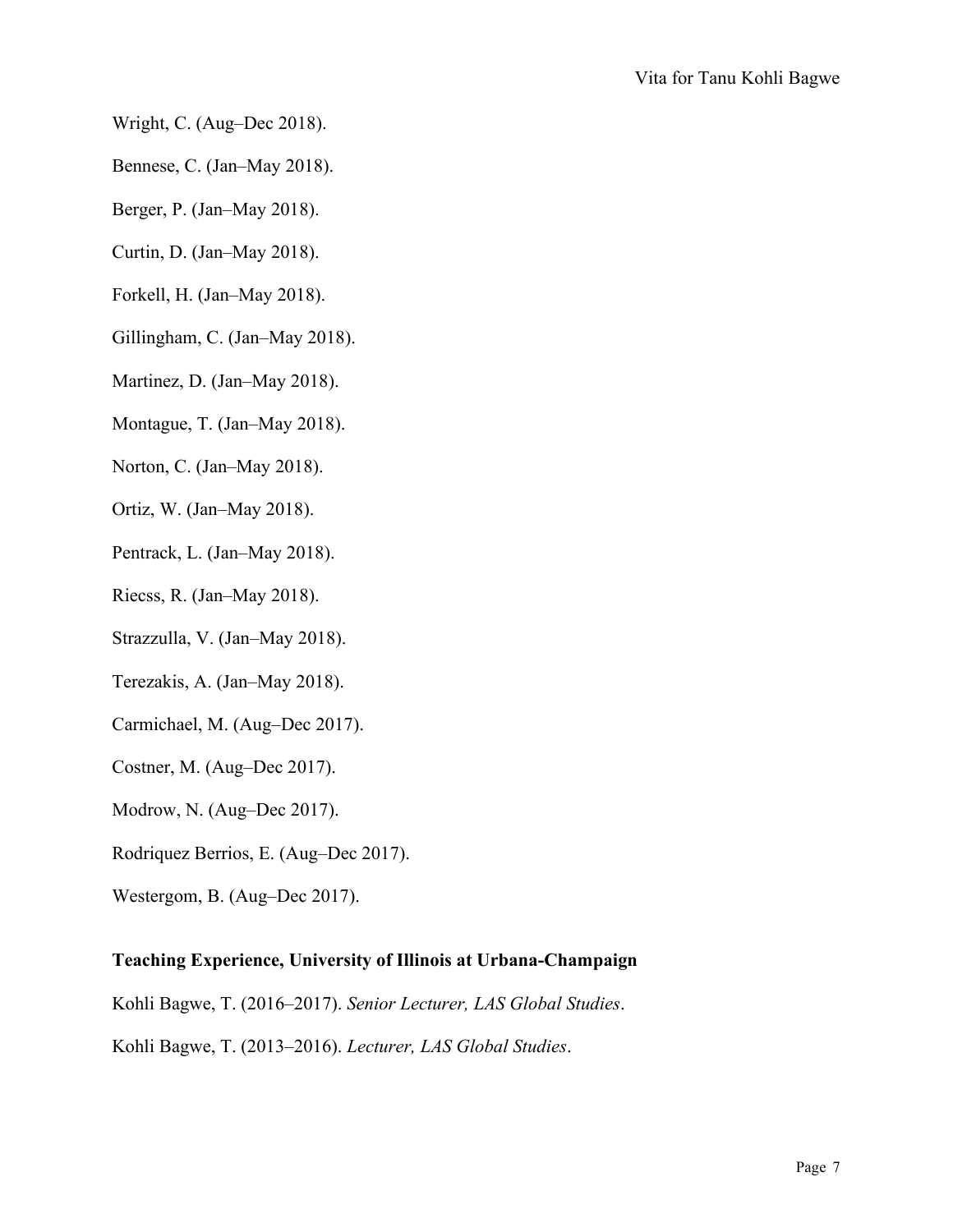## **Research and Original Creative Work**

#### **Publications**

#### **Refereed Journal Articles**

Kohli Bagwe, T., & Haskollar, E. (2020). Variables Impacting Intercultural Competence: A Systematic Literature Review. *Journal of Intercultural Communication Research*, *49*, 346-371. doi:https://doi.org/10.1080/17475759.2020.1771751

#### **Invited Book Chapters**

Seiglie, C., Lin, S. Y., & Kohli, T. (2014). Defence Expenditures: Theory and Empirics. In Renaud Bellais (Ed.), *The Evolving Boundaries of Defence: An Assessment of Recent Shifts in Defence Activities* (pp. 221 - 230). Emerald. Retrieved from <https://www.emeraldinsight.com/doi/book/10.1108/S1572-8323201423>

#### **Nonrefereed Proceedings**

Kohli, T. (2013). Impact of migrant remittances on education outcomes. In *Proceedings of the Pennsylvania Economic Association* (pp. 76-85). Pennsylvania Economic Association.

#### **Presentations**

#### **Refereed Papers at Conferences**

- Kohli Bagwe, T., & Haskollar, E. (accepted). *Teaching Practices to Develop Globally-Minded Students*. Paper to be presented at 2018 Global Engagement and Spaces of Practice, American Association of Colleges & Universities, Seattle, WA. (National)
- Kohli, T., & Wedig, T. (accepted). *Teaching Global (International) Relations: A Theoretical and Pedagogical Review*. Paper to be presented at American Political Science Association Teaching and Learning Conference, American Political Science Association, New Orleans, LA. (National)
- Kohli Bagwe, T., & Haskollar, E. (presented 2020). *Assessing Intercultural Competence: A Comparative Study*. Paper presented at 2020 Intercultural Competence Conference, Center for Educational Resources in Culture, Language and Literacy (CERCLL), Tucson, AZ, USa. (International) Retrieved from<https://icc.arizona.edu/>
- Kohli Bagwe, T. (presented 2019). *Teaching Practices to Develop Globally Minded Students*. Paper presented at Global Citizenship for Campus, Community, and Careers: Crossing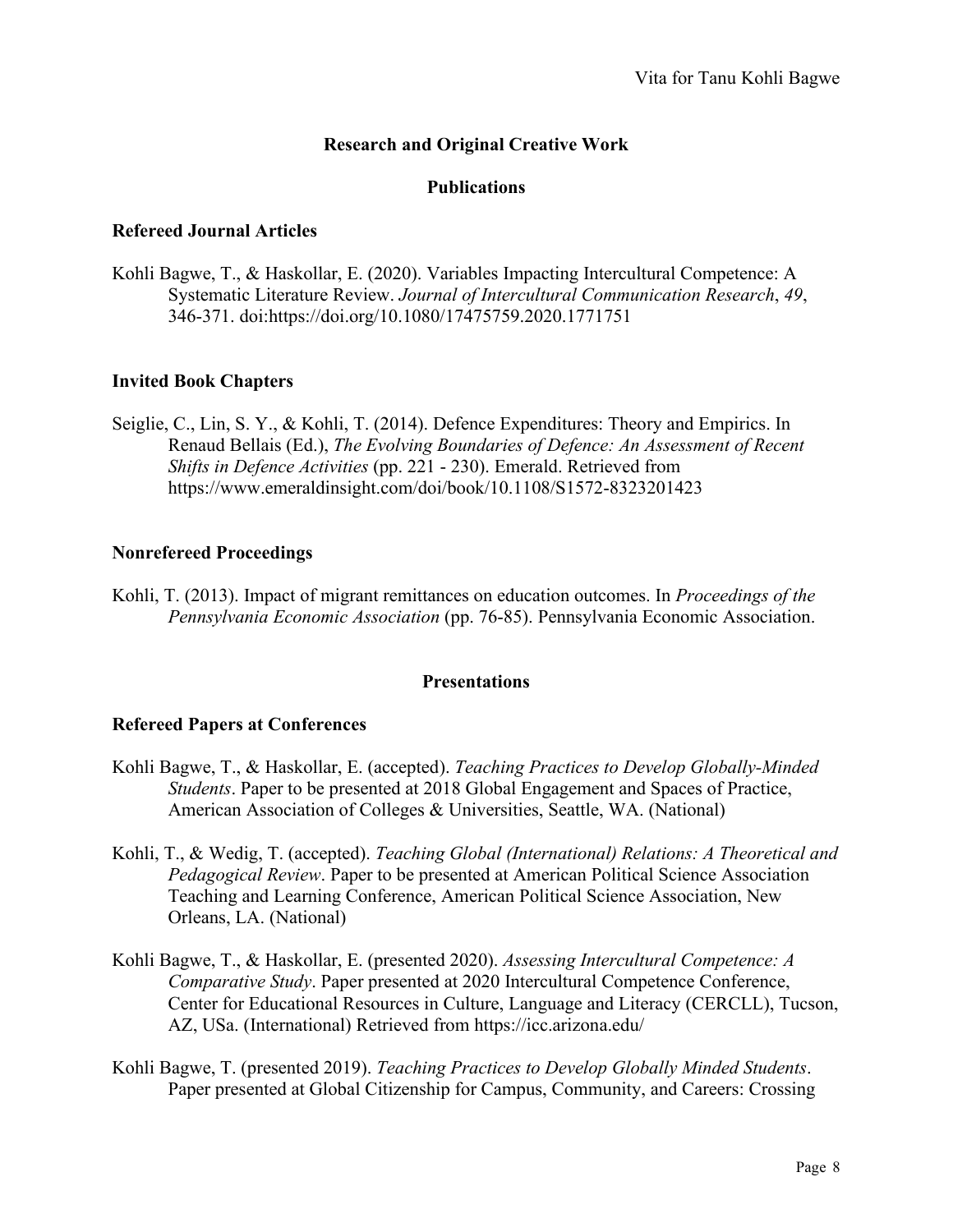Borders and Boundaries, American Association of Colleges and Universities, San Antonio, TX. (National) Retrieved from<https://www.aacu.org/conferences/global/2019>

- Kohli Bagwe, T., & Wedig, T. (presented 2015). *Teaching Global (International) Relations: A Theoretical and Pedagogical Review*. Paper presented at American Political Science Association Annual Conference, American Political Science Association, San Francisco, CA. (International) Retrieved from [https://convention2.allacademic.com/one/apsa/apsa15/index.php?&obf\\_var=7652936&P](https://convention2.allacademic.com/one/apsa/apsa15/index.php?&obf_var=7652936&PHPSESSID=idl4sc8v59io0i7et6nmstt39o) [HPSESSID=idl4sc8v59io0i7et6nmstt39o](https://convention2.allacademic.com/one/apsa/apsa15/index.php?&obf_var=7652936&PHPSESSID=idl4sc8v59io0i7et6nmstt39o)
- Kohli, T. (presented 2014). *Impact of Remittances on Educational Attainment Among Migrant Sending Households in India*. Paper presented at Midwest Political Science Association Annual Conference, Midwest Political Science Association, Chicago, IL. (Regional)
- Kohli, T. (presented 2013). *Impact of Migrant Remittances on Fertility and Education Outcomes*. Paper presented at Pennsylvania Economic Association Annual Conference, Pennsylvania Economic Association, Scranton, PA. (Regional)
- Kohli Bagwe, T., & Seiglie, C. (presented 2013). *Is Foreign Direct Investment an Excuse for Tighter Migration Controls? Evidence from Europe*. Paper presented at International Studies Association Annual Conference, International Studies Association, San Francisco, CA. (International)
- Kohli, T. (presented 2013). *Welcome or Unwelcome? Diffusion of Restrictive Migration Policies in Emerging Economies*. Paper presented at International Studies Association Annual Conference, International Studies Association, San Francisco, CA. (International)

## **Online Publications**

Kohli Bagwe, T., & Haskollar, E. (2020). *Impact of COVID-19 on Global Learning*. Diversity Abroad.

#### **Service**

## **Florida State University**

#### **FSU University Service**

- Member, International Subcommittee, Experiential Learning Task Force, Office of the Provost, Spring 2020 (2020–present).
- Member, South Asian Media Cultural Studies Conference Committee, College of Communication and Information (2017–present).